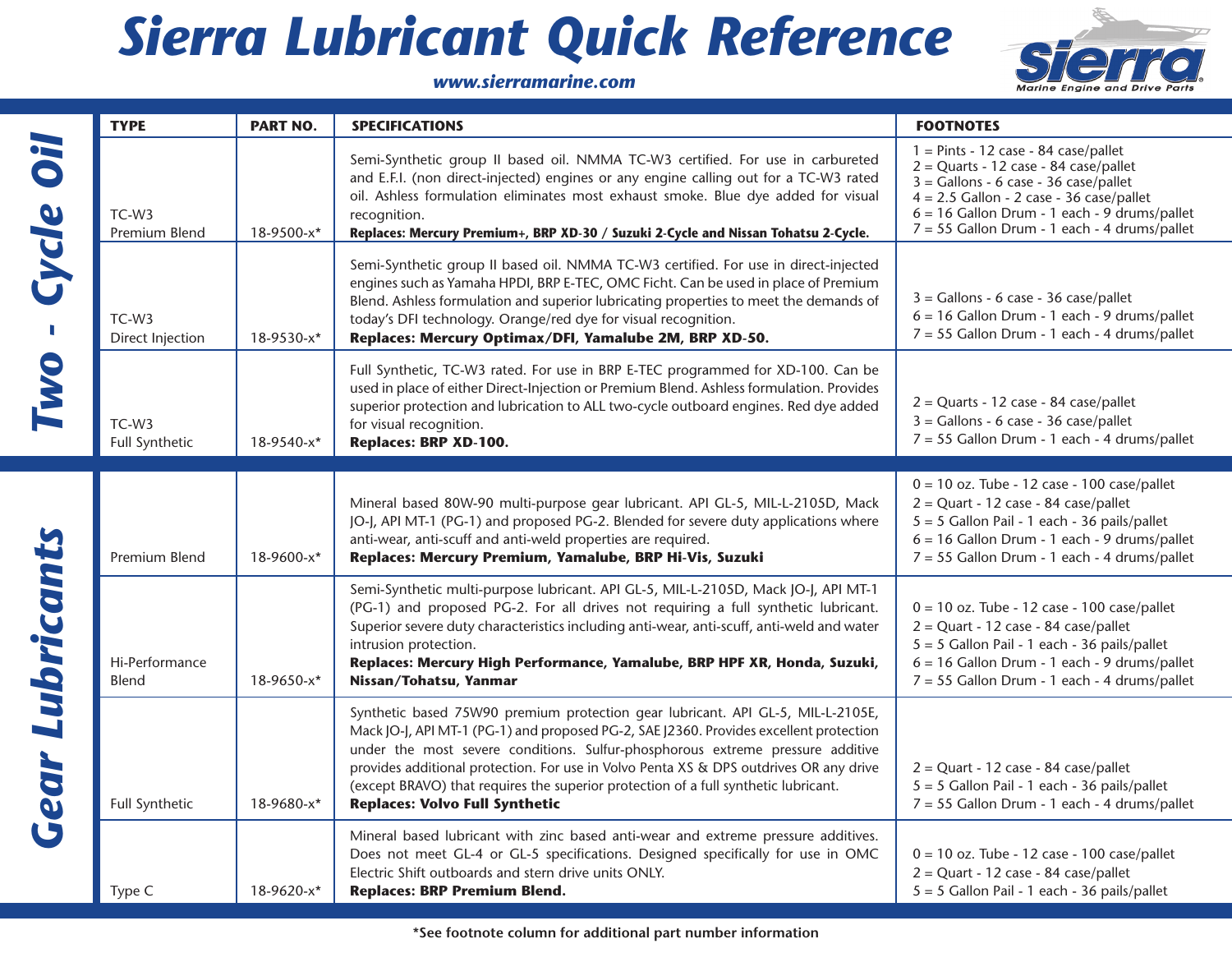## *Sierra Lubricant Quick Reference*



## *www.sierramarine.com*

| <b>MINERAL</b>            | <b>PART NO.</b> | <b>SPECIFICATIONS</b>                                                                                                                                                                                                                                                                                                                                                                                                                                                                                                                                                                                                                                                                                                                    | <b>FOOTNOTES</b>                                                                                                                                                                                                                  |
|---------------------------|-----------------|------------------------------------------------------------------------------------------------------------------------------------------------------------------------------------------------------------------------------------------------------------------------------------------------------------------------------------------------------------------------------------------------------------------------------------------------------------------------------------------------------------------------------------------------------------------------------------------------------------------------------------------------------------------------------------------------------------------------------------------|-----------------------------------------------------------------------------------------------------------------------------------------------------------------------------------------------------------------------------------|
| 10W-30<br>Premium Blend   | 18-9420-x*      | NMMA FC-W certified motor oils for use in all inboard and outboard applications<br>without a catalytic converter. Blended using only Group II base stocks along with<br>marine specific additives that meet FC-W specifications. Meet API SL service category                                                                                                                                                                                                                                                                                                                                                                                                                                                                            | $2 =$ Quarts - 12 case - 84 case/pallet<br>$3 =$ Gallon - 6 case - 36 case/pallet<br>$7 = 55$ Gallon Drum - 1 each - 4 drum/pallet                                                                                                |
| 25W-40<br>Premium Blend   | 18-9400-x*      | requirements. Top Tier performance additives specific for the marine environment.<br>Specifically formulated for the high RPM and high stress loads of the marine engine.<br>25W-40 available in convenient 5 qt. bottles.                                                                                                                                                                                                                                                                                                                                                                                                                                                                                                               | $2 =$ Quarts - 12 case - 84 case/pallet<br>$4 = 5$ Quart - 4 case - 36 case/pallet<br>7 = 55 Gallon Drum - 1 each - 4 drum/pallet                                                                                                 |
| 15W-40<br>Premium Blend   | 18-9553-x*      | API CI4-Plus / SL rated motor oil. For use in diesel engines not equipped with after-<br>treatment exhaust systems or any gasoline application calling for API SL service<br>requirements. Blended from Group II base stocks with enhanced additives that provide<br>additional thermal stability and low temperature pumpability. Compatible with ultra<br>low sulfur diesel fuels. Has a higher TBN rating that is desirable by many for its detergent<br>properties. TBN rating of 11. Meets the following manufactures specifications allowing<br>for extended drain intervals: Volvo VDS-3; Cummins CES 20078, 20077 & 20076;<br>CAT ECF-2, ECF-1; Detroit Diesel DDC 93D214; Global DHD-1; MB-Approval 228.3;<br>Renault RLD/RLD2. | $2 =$ Quarts -12 case - 84 case/pallet<br>$3 =$ Gallon - 6 case - 36 case/pallet<br>5 = 5 Gallon Pail - 1 each - 36 pail/pallet<br>$6 = 16$ Gallon Drum - 1 each - 9 drum/pallet<br>$7 = 55$ Gallon Drum - 1 each - 4 drum/pallet |
| <b>SEMI-SYNTHETIC</b>     |                 |                                                                                                                                                                                                                                                                                                                                                                                                                                                                                                                                                                                                                                                                                                                                          |                                                                                                                                                                                                                                   |
| 10W-40<br>Synthetic Blend | 18-9551-x*      |                                                                                                                                                                                                                                                                                                                                                                                                                                                                                                                                                                                                                                                                                                                                          | $2 =$ Quarts - 12 case - 84 case/pallet<br>$3 =$ Gallon - 6 case - 36 case/pallet<br>$6 = 16$ Gallon Drum - 1 each - 9 drum/pallet<br>$7 = 55$ Gallon Drum - 1 each - 4 drum/pallet                                               |
| 25W-40<br>Synthetic Blend | 18-9440-x*      | NMMA FC-W / API SL service category motor oils for use in all outboard and inboard<br>applications without a catalytic converter. Blended from Group II base stocks with Group<br>III PAO synthetic, these oils provide superior protection to marine engines. Provides the<br>additional protection from rust and corrosion found in the marine environment along<br>with the high load carrying capabilities.                                                                                                                                                                                                                                                                                                                          | $2 =$ Quarts - 12 case - 84 case/pallet<br>$8 =$ Liter - 12 case - 84 case/pallet<br>$3 = 4$ Liter - 6 case - 36 case/pallet<br>$4 = 5$ Quart - 4 case - 36 case/pallet<br>7 = 55 Gallon Drum - 1 each - 4 drum/pallet            |
| 25W-50<br>Synthetic Blend | 18-9552-x*      | 25W-40 available in convenient 5 qt. bottles.                                                                                                                                                                                                                                                                                                                                                                                                                                                                                                                                                                                                                                                                                            | $8 =$ Liter - 12 case - 84 case/pallet<br>$3 = 4$ Liter - 6 case - 36 case/pallet<br>$6 = 16$ Gallon Drum - 1 each - 9 drum/pallet                                                                                                |
| <b>FULL SYNTHETIC</b>     |                 |                                                                                                                                                                                                                                                                                                                                                                                                                                                                                                                                                                                                                                                                                                                                          |                                                                                                                                                                                                                                   |
| 10W-30                    | 18-9690-x*      | NMMA FC-W / API SL service category motor oil for use in all outboards and inboard<br>applications without a catalytic converter. Blended from a fully synthetic base stock<br>that allow superior performance in extreme conditions. Formulated specifically for the<br>marine environment and the high load and stress that marine engines operate under.                                                                                                                                                                                                                                                                                                                                                                              | $2 =$ Quarts - 12 case - 84 case/pallet<br>$3 =$ Gallons - 6 case - 36 case/pallet"                                                                                                                                               |
| <b>SAE 30</b>             | 18-9410-x*      | API SL / CF service rating for use in gasoline or diesel inboard applications without a<br>catalytic converter. API CF service rated for non-direct injected applications. Blended<br>from Group III base stock and top of the line PAO synthetic base oil. Formulated as<br>a direct replacement for Volvo Penta this oil allows maximum performance under<br>temperature and load extremes.<br>Available in convenient 5 qt. bottles.                                                                                                                                                                                                                                                                                                  | $2 =$ Quarts - 12 case - 84 case/pallet<br>$4 = 5$ Quart - 4 case - 36 case/pallet<br>7 = 55 Gallon Drum - 1 each - 4 drum/pallet                                                                                                 |

**\*See footnote column for additional part number information**